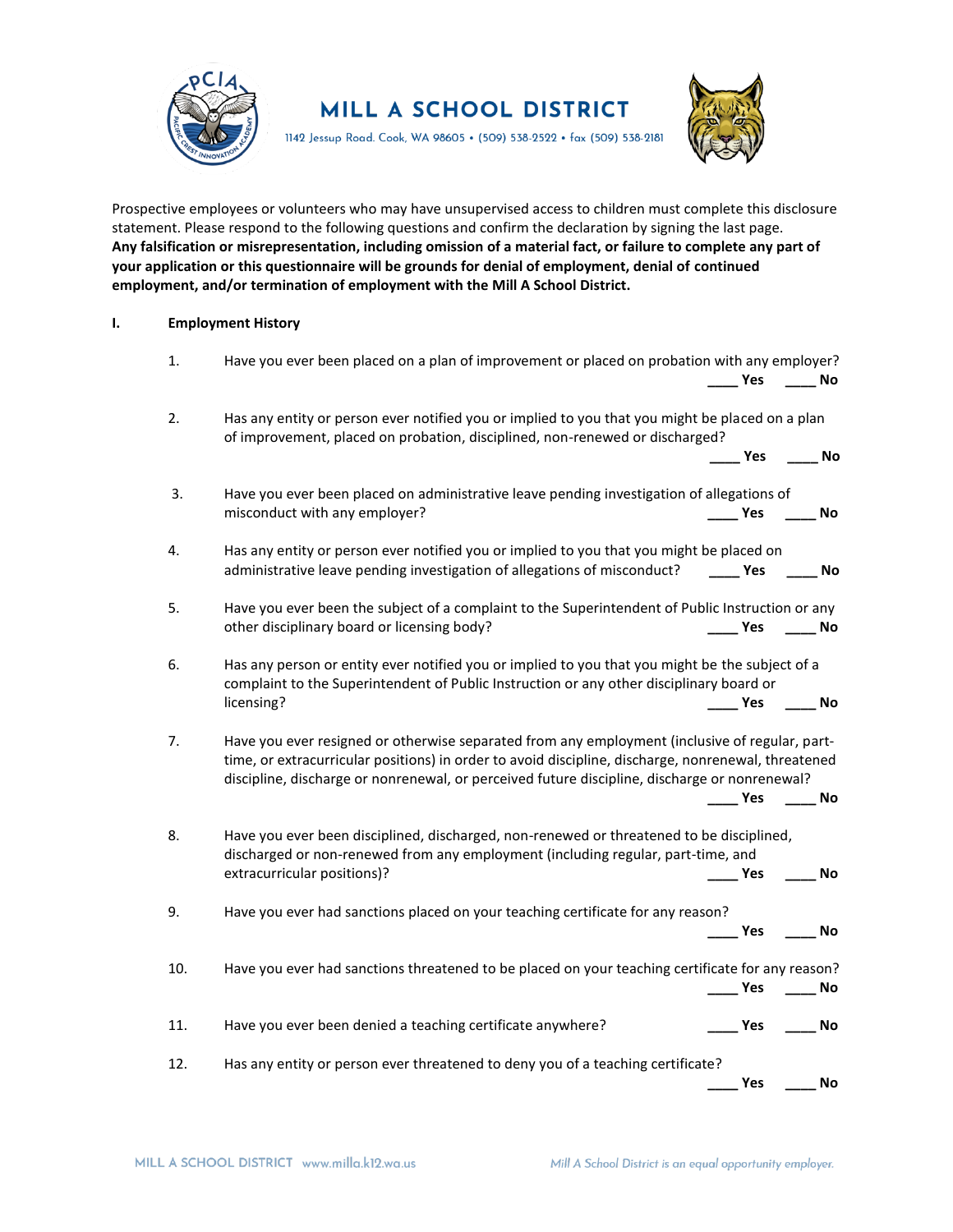- 13. Is disciplinary action currently pending anywhere against you? **\_\_\_\_ Yes \_\_\_\_ No**
- 14. Have you ever had any educational or job related license, permit, or certificate revoked or suspended, or been subject to discipline, from any licensing or certification agency, such as the State Board of Education, Professional Educators Standards Board, or Department of Early Learning, in this state or any other jurisdictions? **\_\_\_\_ Yes \_\_\_\_ No**
- 15. Do you have any nicknames, a shortened first name, or any other name or alias by which you are referred or by which you refer to yourself, other than as signed below? **\_\_\_\_ Yes \_\_\_\_ No**

## **If you answered YES to any one of questions 1 – 15 above, please attach an explanation of the circumstances, including the underlying facts, place, date, and outcome.**

## **II. Criminal History Disclosure**

1. Are you presently charged with, but not convicted of, any crime? Exclude civil infractions, such as minor traffic citations. DUI and DWI convictions are not minor traffic citations and must be reported. **\_\_\_\_ Yes \_\_\_\_ No**

*If yes, attach an explanation of the nature of the charge, place, date, and court. A pending charge will not necessarily bar you from District employment.*

- 2. Have you ever been arrested and/or charged with a crime at any time? **\_\_\_\_ Yes \_\_\_\_ No** *If yes, please provide the following information for each arrest:* 
	- Were you charged with a crime? **\_\_\_\_ Yes \_\_\_\_ No**
	- If yes, are the charges still pending? **\_\_\_\_ Yes \_\_\_\_ No**
	- If yes, indicate the nature of the charge, date charged, court of jurisdiction, case number, and trial date (if scheduled): \_\_\_\_\_\_\_\_\_\_\_\_\_\_\_\_\_\_\_\_\_\_\_\_\_\_\_\_\_\_\_\_\_\_\_\_\_\_\_\_\_
	- If the charges are not still pending, indicate the nature of the charge, the date charged, the court of jurisdiction and the case number, and specify how the charges were resolved. (Indicate whether by dismissal, acquittal, conviction, quality plea, agreement with court or prosecutor, or some other manner of disposition): \_\_\_\_\_\_\_\_\_\_\_\_\_\_\_\_

\_\_\_\_\_\_\_\_\_\_\_\_\_\_\_\_\_\_\_\_\_\_\_\_\_\_\_\_\_\_\_\_\_\_\_\_\_\_\_\_\_\_\_\_\_\_\_\_\_\_\_\_\_\_\_\_\_\_\_\_\_\_\_\_\_\_\_\_\_\_\_\_

\_\_\_\_\_\_\_\_\_\_\_\_\_\_\_\_\_\_\_\_\_\_\_\_\_\_\_\_\_\_\_\_\_\_\_\_\_\_\_\_\_\_\_\_\_\_\_\_\_\_\_\_\_\_\_\_\_\_\_\_\_\_\_\_\_\_\_\_\_\_\_\_

- 3. Have you ever been convicted of any crime? The term "convicted" means all adverse dispositions, including a finding of guilty, a plea of guilty or nolo contendere (plea of no contest), an Alford plea, a stipulation to the facts, a deferred or suspended sentence, or a deferred prosecution. Exclude civil infractions, such as minor traffic citations. DUI and DWI convictions are not minor traffic citations and must be reported. **\_\_\_\_ Yes \_\_\_\_ No** *If yes, attach an explanation of the nature of the crime, place, date and court. A conviction record will not necessarily bar you from District employment.*
- 4. Please check the box for any of the following crimes that you have been convicted of, including any of these crimes as they may have been renamed: *See (3) above for definition of "convicted."*
	- [ ] Custodial Assault
	- [ ] First or Second Degree
	- [ ] Sexual Misconduct with Minor
	- [ ] Commercial sexual abuse of a minor
	- [ ] First, Second, or Third Degree Assault
	- [ ] Selling or distributing Erotic Material to Minor
	- [ ] Simple Assault Sexual
- [ ] Exploitation of Minor
- [ ] First or Second Degree
- Custodial Interference
- [ ] Communication with a Minor for Immoral Purposes
- [ ] Incest
- [ ] First Degree Arson
- [ ] First, Second, or Third
- Degree Rape of a Child [ ] First Degree Burglary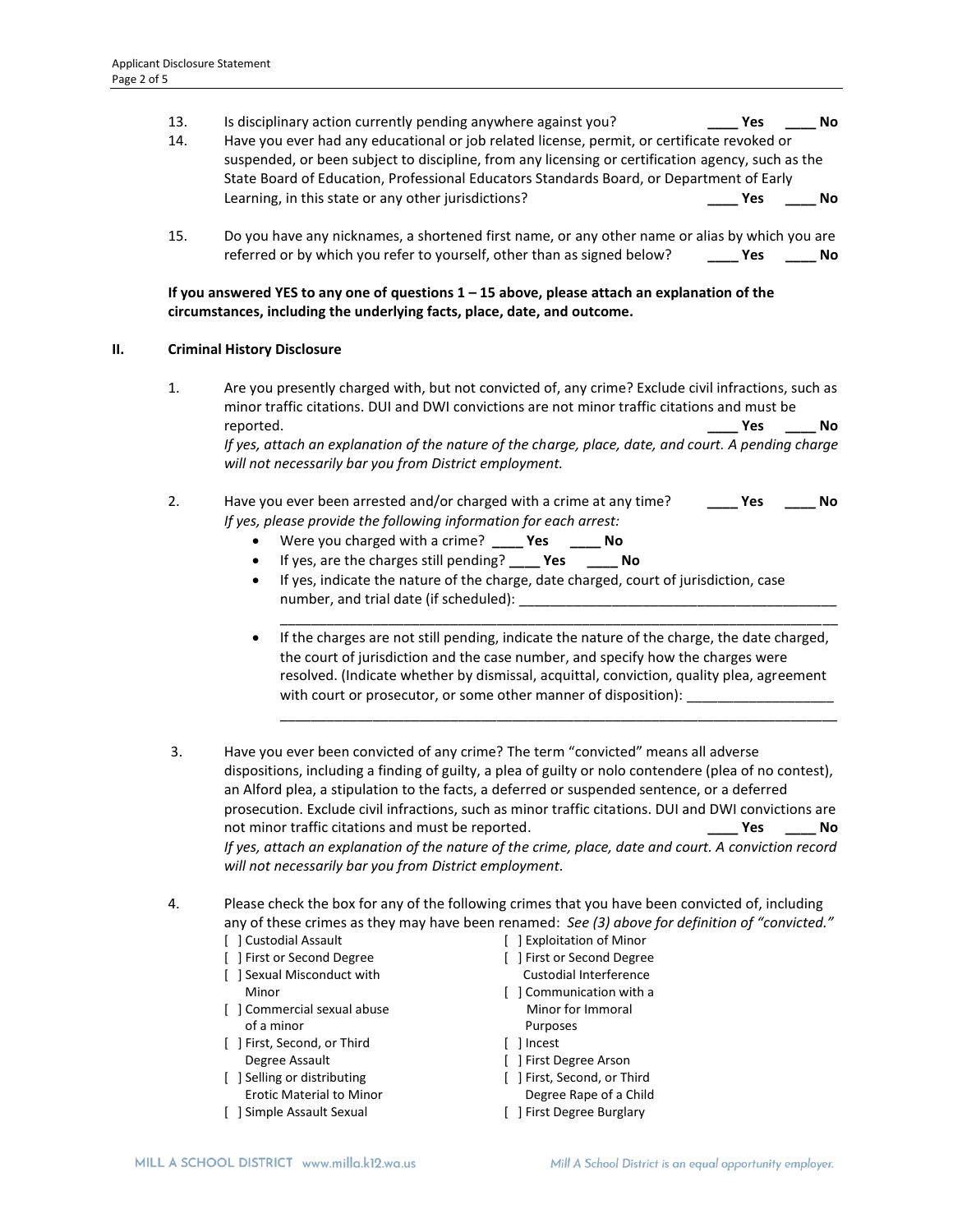|    | [ ] Child Abandonment<br>[ ] Aggravated Murder<br>[ ] Child Abuse or Neglect as<br>defined in RCW 26.44<br>[ ] First or Second Degree<br>Murder<br>[ ] Violation of Child Abuse<br><b>Restraining Order</b><br>[ ] First or Second Degree<br>Extortion<br>[ ] Child Buying or Selling<br>[ ] First or Second Degree<br>Manslaughter<br>[ ] First or Second Degree<br>Kidnapping<br>[ ] First, Second, or Third | Degree Rape<br>[ ] First, Second, or Third Degree Child Molestation<br>[ ] First or Second Degree Robbery<br>[ ] Indecent Liberties<br>[ ] Criminal Abandonment<br>[ ] Felony Indecent Exposure<br>[ ] First or Second Degree Criminal Mistreatment<br>[ ] Vehicular Homicide<br>[ ] Promoting Pornography<br>[ ] Unlawful Imprisonment<br>[ ] First Degree Promoting Prostitution<br>[ ] Malicious Harassment<br>[ ] Prostitution<br>[ ] Endangerment with a Controlled Substance<br>[ ] First or Second Degree Custodial Sexual Misconduct<br>[ ] NONE OF THE ABOVE                                                                                      |  |
|----|----------------------------------------------------------------------------------------------------------------------------------------------------------------------------------------------------------------------------------------------------------------------------------------------------------------------------------------------------------------------------------------------------------------|------------------------------------------------------------------------------------------------------------------------------------------------------------------------------------------------------------------------------------------------------------------------------------------------------------------------------------------------------------------------------------------------------------------------------------------------------------------------------------------------------------------------------------------------------------------------------------------------------------------------------------------------------------|--|
|    |                                                                                                                                                                                                                                                                                                                                                                                                                |                                                                                                                                                                                                                                                                                                                                                                                                                                                                                                                                                                                                                                                            |  |
| 5. | $\bullet$<br>Forgery? _____ Yes<br>$\bullet$<br>$\bullet$<br>$\bullet$<br>$\bullet$                                                                                                                                                                                                                                                                                                                            | Have you ever been: (a) found by a court in a protection proceeding under RCW 74.34 to have<br>abused or financially exploited a vulnerable adult? (b) convicted of any of the following crimes<br>where the victim was a vulnerable adult? Vulnerable adult means adults of any age who lack the<br>functional, mental or physical ability to care for themselves.<br>First, second, or third degree extortion? _____ Yes<br><b>No</b><br>$\_\_$ No<br>First, second, or third degree theft? _____ Yes ______ No<br>First or second degree robbery? _____ Yes<br><b>No.</b><br>Any of the foregoing crimes as they may have been renamed? _____ Yes<br>No |  |
|    |                                                                                                                                                                                                                                                                                                                                                                                                                |                                                                                                                                                                                                                                                                                                                                                                                                                                                                                                                                                                                                                                                            |  |
| 6. | with intent to manufacture or deliver a controlled substance?<br>If yes, explain:                                                                                                                                                                                                                                                                                                                              | Have you ever been convicted of any crime involving the manufacture, delivery, or possession<br>$\rule{1em}{0.15mm}$ Yes<br>No                                                                                                                                                                                                                                                                                                                                                                                                                                                                                                                             |  |
| 7. | If yes, explain:                                                                                                                                                                                                                                                                                                                                                                                               | Have you ever been found in any dependency action under RCW 13.34.040 to have sexually<br>assaulted or exploited any minor or to have physically abused any minor?<br>$\rule{1em}{0.15mm}$ Yes<br>No                                                                                                                                                                                                                                                                                                                                                                                                                                                       |  |
| 8. |                                                                                                                                                                                                                                                                                                                                                                                                                | Have you ever been found by a court in a domestic relations proceeding under Title 26 RCW to<br>have sexually abused or exploited any minor, or to have physically abused any minor?<br>$\rule{1em}{0.15mm}$ Yes<br>No                                                                                                                                                                                                                                                                                                                                                                                                                                     |  |
|    | If yes, explain:                                                                                                                                                                                                                                                                                                                                                                                               |                                                                                                                                                                                                                                                                                                                                                                                                                                                                                                                                                                                                                                                            |  |
|    |                                                                                                                                                                                                                                                                                                                                                                                                                |                                                                                                                                                                                                                                                                                                                                                                                                                                                                                                                                                                                                                                                            |  |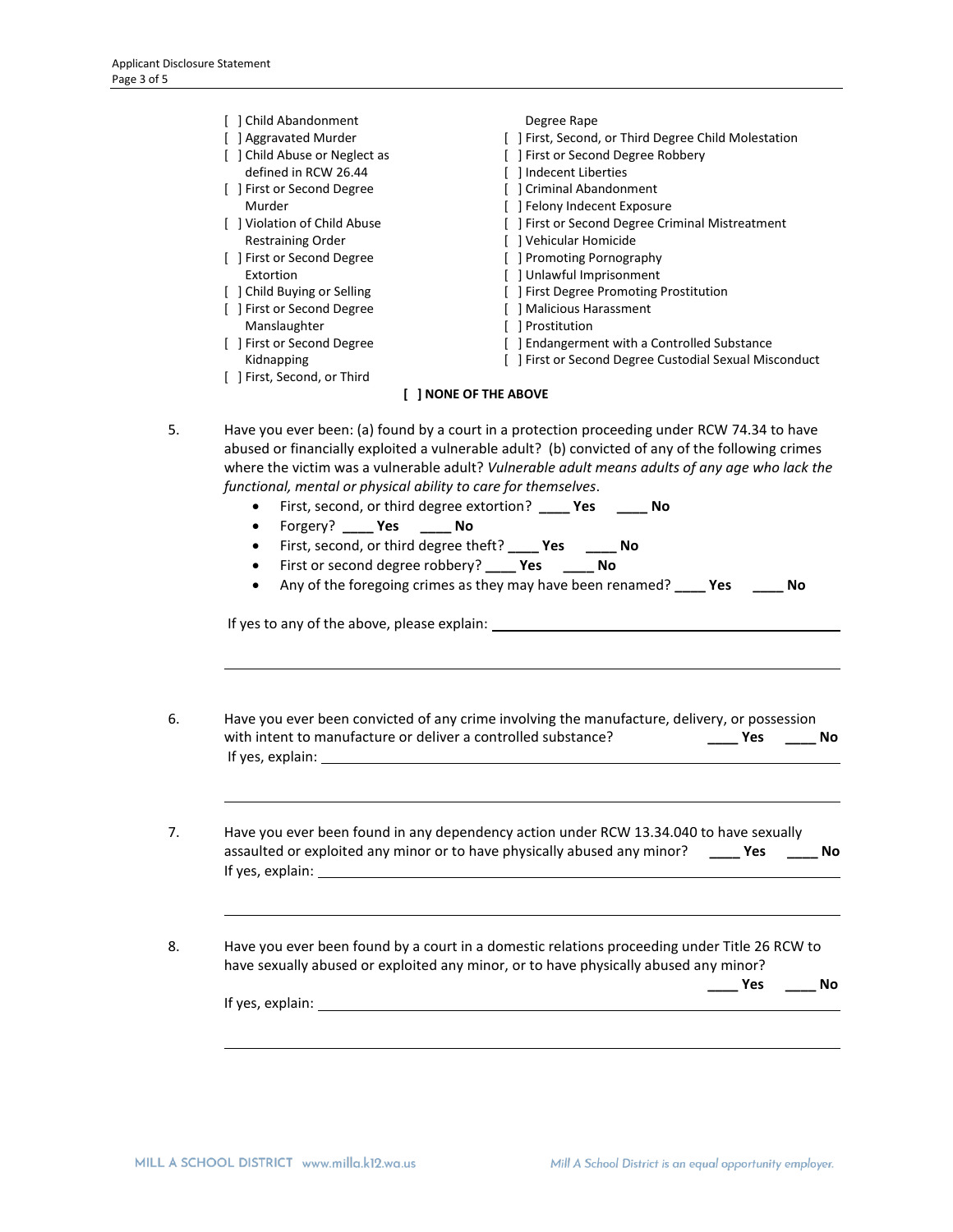- 9. Have you ever been found in any disciplinary board final decision to have sexually or physically abused any minor or developmentally disabled person, or to have abused or financially exploited any vulnerable adult? *"Disciplinary board final decision" means (a) any final decision by the director of the Department of Licensing for real estate brokers and salespersons and (b) any final decision by a disciplinary authority under Chapter 18.130 RCW of the secretary of the Department of Health for the following businesses or professions: chiropractic, dentistry, dental hygiene naturopathy, massage, midwifery, osteopathic medicine and surgery, physical therapy, physicians, practical nursing, registered nursing, and psychology*. **\_\_\_\_ Yes \_\_\_\_ No** If yes, explain:
- 10. Are you presently charged with, but not convicted of, any of the crimes or offenses described in questions 1 through 9 above? **\_\_\_\_ Yes \_\_\_\_ No**
- 11. The above questions pertaining to criminal history disclosure are not exhaustive. **Have you ever been charged, arrested or convicted of any other crime? \_\_\_\_ Yes \_\_\_\_ No** If yes, please explain in accordance with Section II Criminal History Disclosure questions 1-4, above:

**Applicants who have been offered employment will be required to complete a Request for Criminal History Information form, will be required to submit to fingerprinting, and will be required to complete a Washington State Sexual Misconduct Disclosure Release. Applicants may be employed on a conditional basis pending completion of the background investigation. Being employed on a conditional basis means that the Mill A School District has the absolute right to deny employment if, in its exclusive judgment, the background investigation results in any basis for the District to decide that a person's employment is not in the best interest of the District. An inquiry may be made pertaining to the results of the background check and, pursuant to such inquiry, the findings will be made available to the applicant upon request**